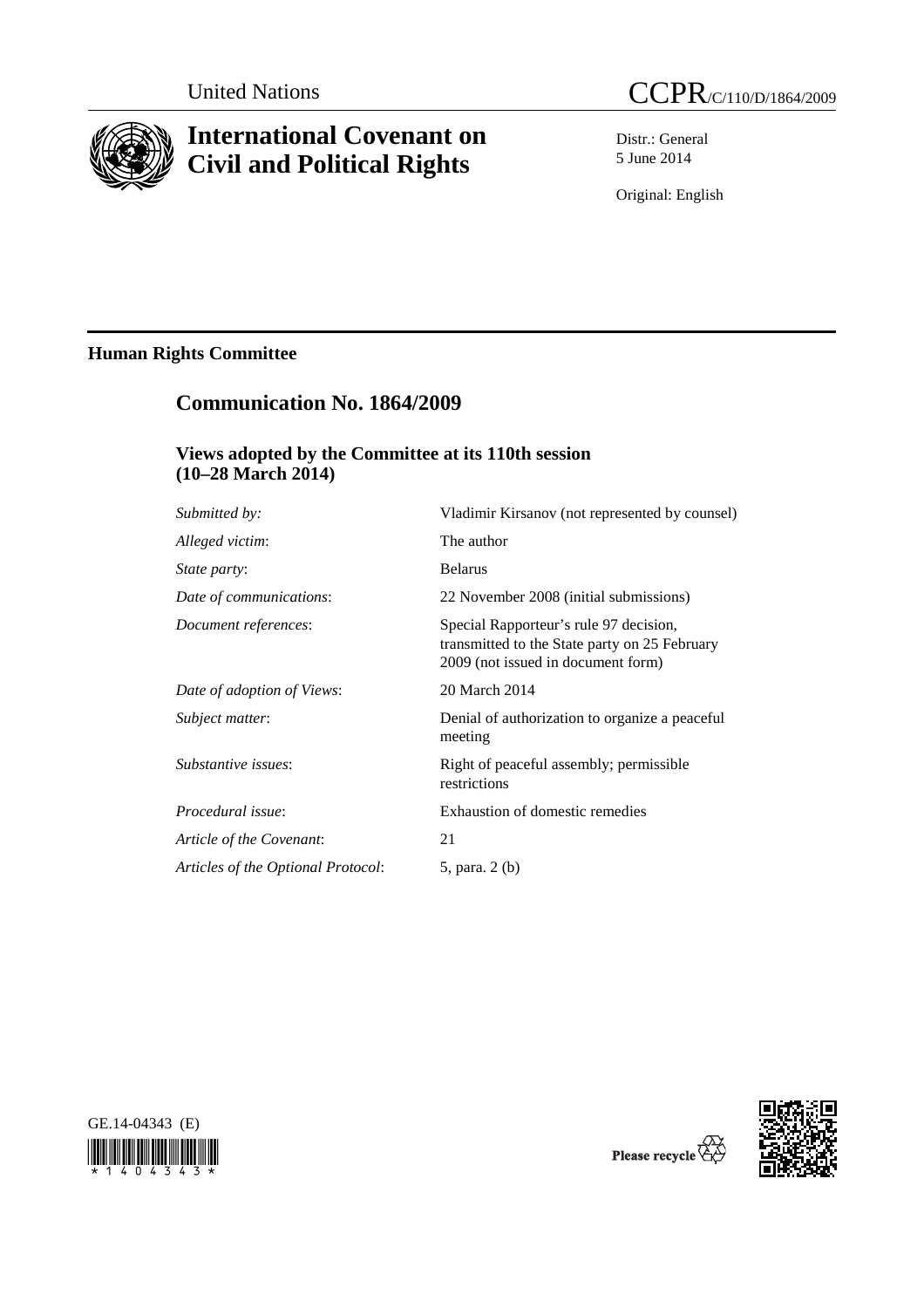### **Annex**

# **Views of the Human Rights Committee under article 5, paragraph 4, of the Optional Protocol to the International Covenant on Civil and Political rights (110th session)**

concerning

### **Communication No. 1864/2009**\*

| Submitted by:           | Vladimir Kirsanov (not represented by counsel) |
|-------------------------|------------------------------------------------|
| Alleged victim:         | The author                                     |
| <i>State party:</i>     | <b>Belarus</b>                                 |
| Date of communications: | 22 November 2008 (initial submissions)         |

*The Human Rights Committee*, established under article 28 of the International Covenant on Civil and Political Rights,

*Meeting on* 20 March 2014,

*Having concluded* its consideration of communication No. 1864/2009, submitted to the Human Rights Committee by Vladimir Kirsanov under the Optional Protocol to the International Covenant on Civil and Political Rights,

*Having taken into account* all written information made available to it by the author of the communication and the State party,

*Adopts the following:* 

### **Views under article 5, paragraph 4, of the Optional Protocol**

1. The author of the communication is Vladimir Kirsanov, a Belarusian national, born in 1937. He claims that he is the victim of a violation by Belarus of his rights under article 21 of the International Covenant on Civil and Political Rights (hereinafter "the Covenant"). The Optional Protocol entered into force for the State party on 30 December 1992. The author is not represented.

#### **The facts as presented by the author**

2.1 On 14 January 2008, the author sought authorization to hold a stationary demonstration (a picket), on 30 January 2008, with the aim of attracting public attention to

<sup>\*</sup> The following members of the Committee participated in the examination of the present communication: Mr. Yadh Ben Achour, Mr. Lazhari Bouzid, Ms. Christine Chanet, Mr. Cornelis Flinterman, Mr. Yuji Iwasawa, Ms. Zonke Zanele Majodina, Mr. Gerald L. Neuman, Sir Nigel Rodley, Mr. Víctor Manuel Rodríguez-Rescia, Mr. Fabián Omar Salvioli, Ms. Anja Seibert-Fohr, Mr. Yuval Shany, Mr. Konstantine Vardzelashvili, Ms. Margo Waterval and Mr. Andrei Paul Zlatescu.

The text of an individual opinion by Committee members Mr. Fabián Salvioli and Mr. Víctor Rodríguez-Rescia is appended to the present Views.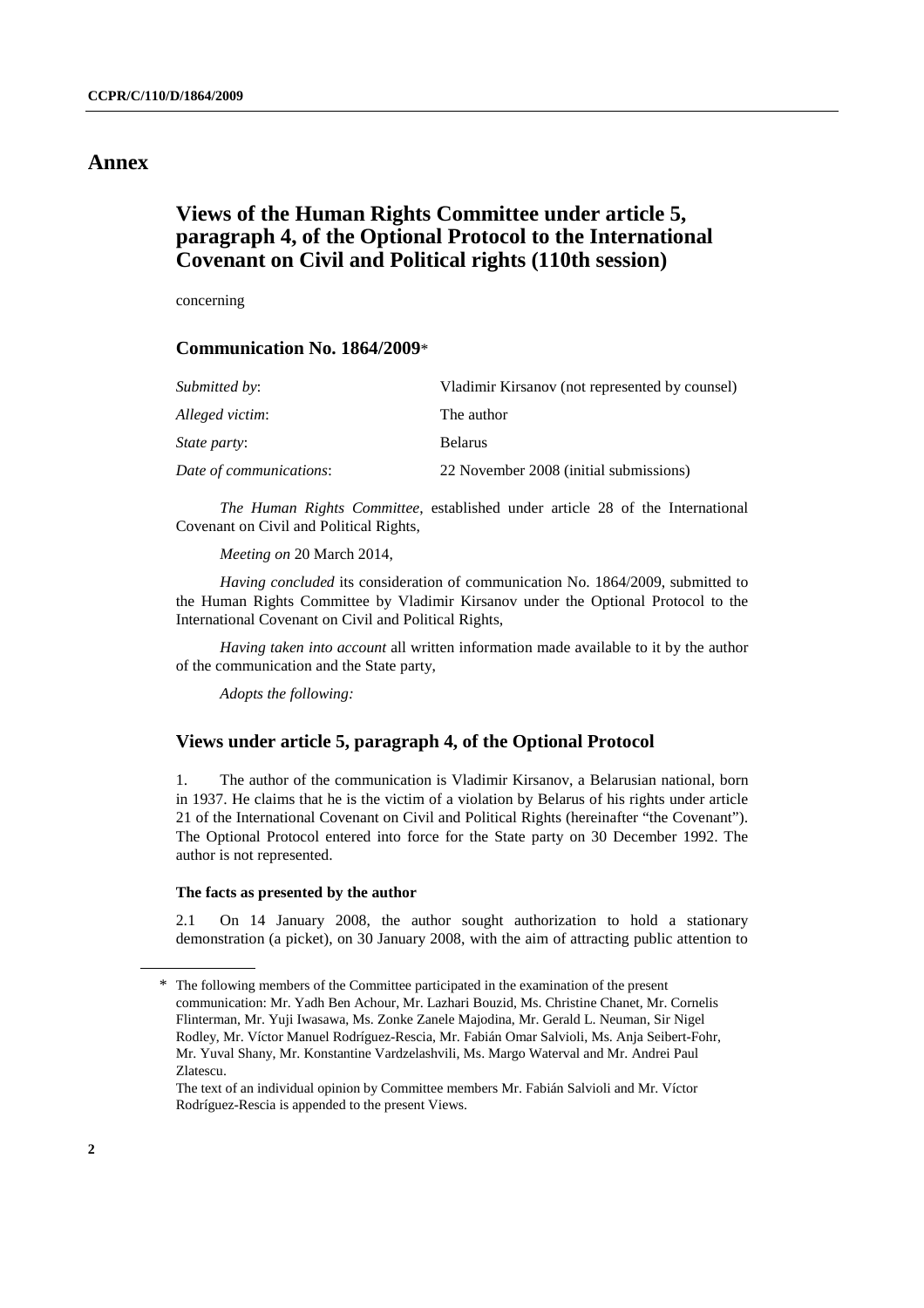the State party's policy against opposition political parties and grass-roots movements and also to protest against the State party's attempt to dismantle the Belarus Communist Party. The author was a member of the Belarus Communist Party at the time of the events. On 22 January 2008, the Zhlobinsky District Executive Committee of the Gomel Region ("the Executive Committee") denied authorization to him on the ground that there was no reason to hold the event, as the Supreme Court had stayed the activities of the Belarus Communist Party for six months, by a decision of 2 August 2007.

2.2 The author complained to the Zhlobinsky District Court ("the District Court") about the Executive Committee's refusal. On 3 March 2008, the District Court dismissed his complaint, indicating that the stay of the Communist Party's activities was a sufficient ground to limit his right to hold a peaceful assembly. On 10 April 2008, the Gomel Regional Court upheld the decision of 3 March 2008 on appeal and it became final.<sup>1</sup>

2.3 The author claims that he has exhausted all available domestic remedies. He also argues that, although he does not consider supervisory review proceedings to be an effective remedy, he requested the Gomel Regional Court and the Supreme Court to initiate such proceedings. On 9 July and 5 November 2008, the Chair of the Gomel Regional Court and the Chair of the Supreme Court, respectively, rejected his requests.

#### **The complaint**

3.1 The author claims that there has been a violation of his right of peaceful assembly, as guaranteed under article 21 of the Covenant. His rights were restricted on the ground that the activities of the Belarus Communist Party, of which he was a member, had been stayed for six months. The domestic courts should have established whether such a restriction was in conformity with the law. He argues that the national authorities, including the domestic courts, did not attempt to justify the restriction or provide arguments as to its necessity in the interests of national security or public safety, public order, the protection of public health or morals or the protection of the rights and freedoms of others.

3.2 The author maintains that the courts failed to assess the decision of the Executive Committee in the light of the provisions of the Covenant. Pursuant to articles 26 and 27 of the Vienna Convention on the Law of Treaties of 1969, Belarus is bound by the Covenant, should implement it in good faith and may not invoke the provisions of its internal law as justification for its failure to implement the Covenant. According to article 15 of the Belarusian Law on International Treaties, universally recognized principles of international law and provisions of international treaties in force in respect of Belarus form an integral part of domestic law. According to article 20 of the Universal Declaration of Human Rights, everyone has the right to freedom of peaceful assembly and association. The right of peaceful assembly is enshrined in article 21 of the Covenant and can only be restricted in respect of one of the legitimate aims contained therein. The author claims that, by

<sup>1</sup> According to the Gomel Regional Court's decision of 10 April 2008, "the author's intention to hold a picket on an invented problem (*надуманная проблема*) would lead to a breach of the rights of others to receive reliable information", as protected under article 34 of the Constitution. The Regional Court further indicates that the author's argument regarding the alleged unlawfulness of the decision to deny authorization is unsubstantiated, as article 10 of the Law on Mass Events does not contain an exhaustive list of grounds for denying authorization; and article 6 requires a range of circumstances to be considered, in particular those having bearing on the provision of public safety. The District Court complied with the requirements of the law. The Regional Court has taken note of the author's argument that he was acting in his own name rather than on behalf of any political party. The Regional Court has also taken note of the Supreme Court's decision of 2 August 2007, whereby the activities of the Belarus Communist Party were stayed for six months due to the party's failure to comply with the law and its own statute.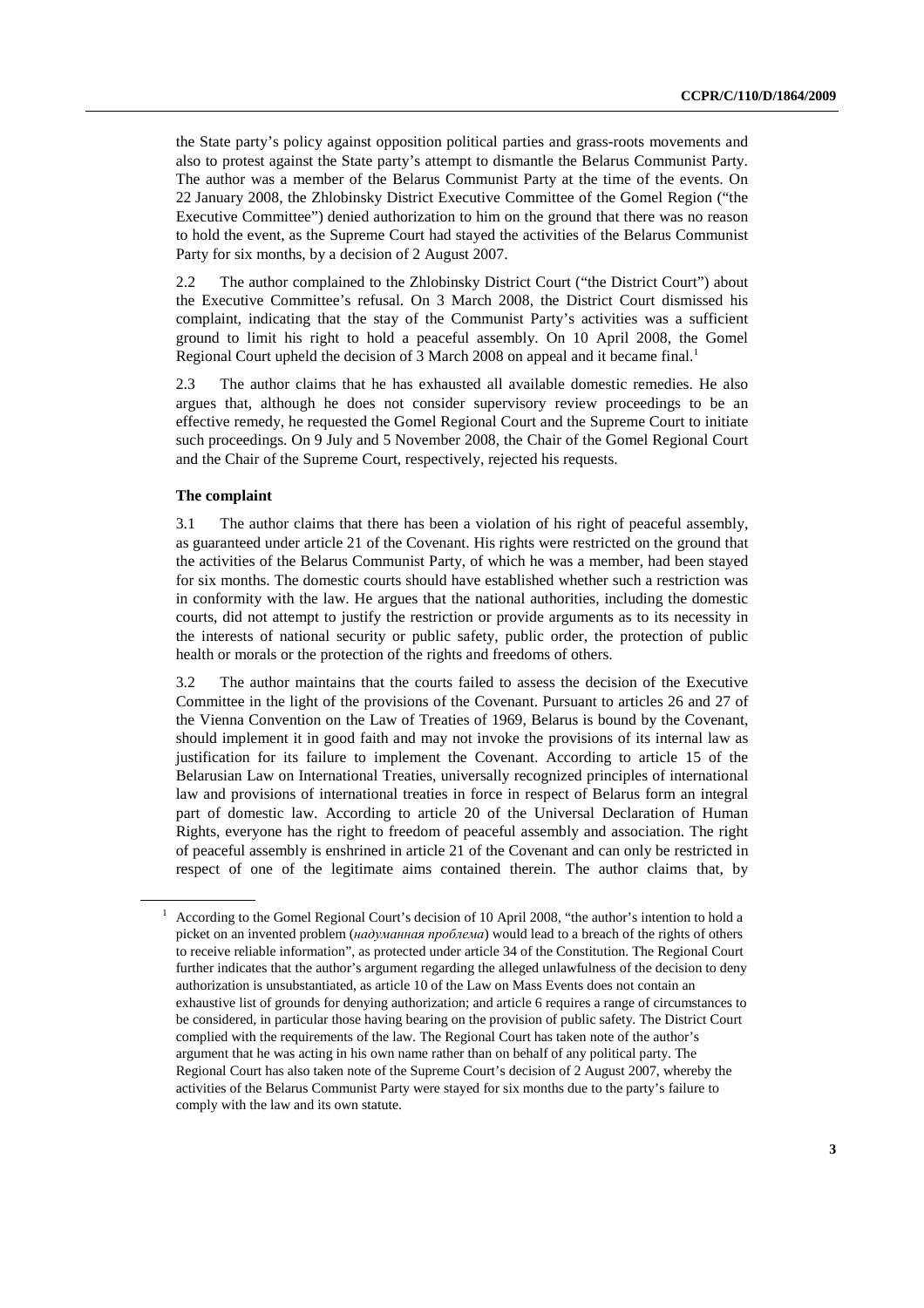restricting his right of peaceful assembly on a ground other than one of those specified in article 21 of the Covenant, the State party has failed to honour its international obligations.

#### **State party's observations on admissibility**

4.1 On 8 May 2009, the State party challenged the admissibility of the communication, arguing that the author had failed to exhaust all available domestic remedies and that there was no reason to believe that the application of those remedies would have been unavailable or ineffective. The author had not asked the Prosecutor's Office or the Chair of the Supreme Court to initiate supervisory review proceedings in accordance with article 439 of the Code of Civil Procedure. The State party submits that the author's statement that his requests for supervisory review were dismissed on 9 July and 5 November 2008 does not correspond to the facts.

4.2 Further, the State party submits that the author's allegation that supervisory review proceedings do not constitute an effective remedy is a subjective, personal opinion, which is also inconsistent with the facts. The State party refers to statistics according to which, in 2007, 733 administrative cases were examined by the Chair of the Supreme Court, a supervisory instance, which quashed or altered 179, including 63 submitted through the Prosecutor's Office. In 2008, the Chair of the Supreme Court examined 1,071 administrative cases and quashed or altered 317, including 146 submitted through the Prosecutor's Office. Thus, in 2007 and 2008 respectively, the Chair of the Supreme Court quashed or altered 24.4 per cent and 29.6 per cent of the administrative cases that were examined.

#### **Author's comments on the State party's observations on admissibility**

5.1 On 7 June 2009, the author reiterated that he had not requested the Prosecutor's Office to initiate supervisory review proceedings, as such a request would not lead to a reexamination of the case, the initiation of supervisory review proceedings being dependent on the discretionary power of a few public officials. In addition, making such a request involved payment of a fee. He notes that the Committee has previously established that in States parties where the initiation of supervisory review proceedings is dependent on the discretionary power of a few public officials, such the Prosecutor General or the Chair of the Supreme Court, the remedies to be exhausted are limited to a cassation appeal. The author reiterates that he requested the Chair of the Supreme Court to initiate a supervisory review. On 5 November 2008, a Deputy Chair of the Supreme Court replied to his request, a fact which has not been disputed by the State party.

5.2 The author further notes, with reference to the statistics provided by the State party, that those data relate to administrative cases and therefore have no bearing on his civil case, which is regulated by the provisions of the Code of Civil Procedure.

#### **State party's observations on the merits**

6.1 On 30 July 2009, the State party submitted its observations on the merits of the case. It reiterates the facts of the case and states that the District Court had established that the aim of the picket announced by the author was inconsistent with the circumstances, as no decision had been taken with a view to banning political parties, in particular the Belarus Communist Party. According to the preamble to the Law on Mass Events of 30 December 1997, "freedom of mass events not violating the legal order and rights of other citizens of the Republic of Belarus is guaranteed by the State". According to article 34 of the Constitution, "citizens shall be guaranteed the right to receive reliable information on the activities of State bodies and public associations". The author was denied authorization to hold the picket as it concerned an invented problem *(надуманная проблема)*, thereby contravening the constitutional right of citizens to receive reliable information.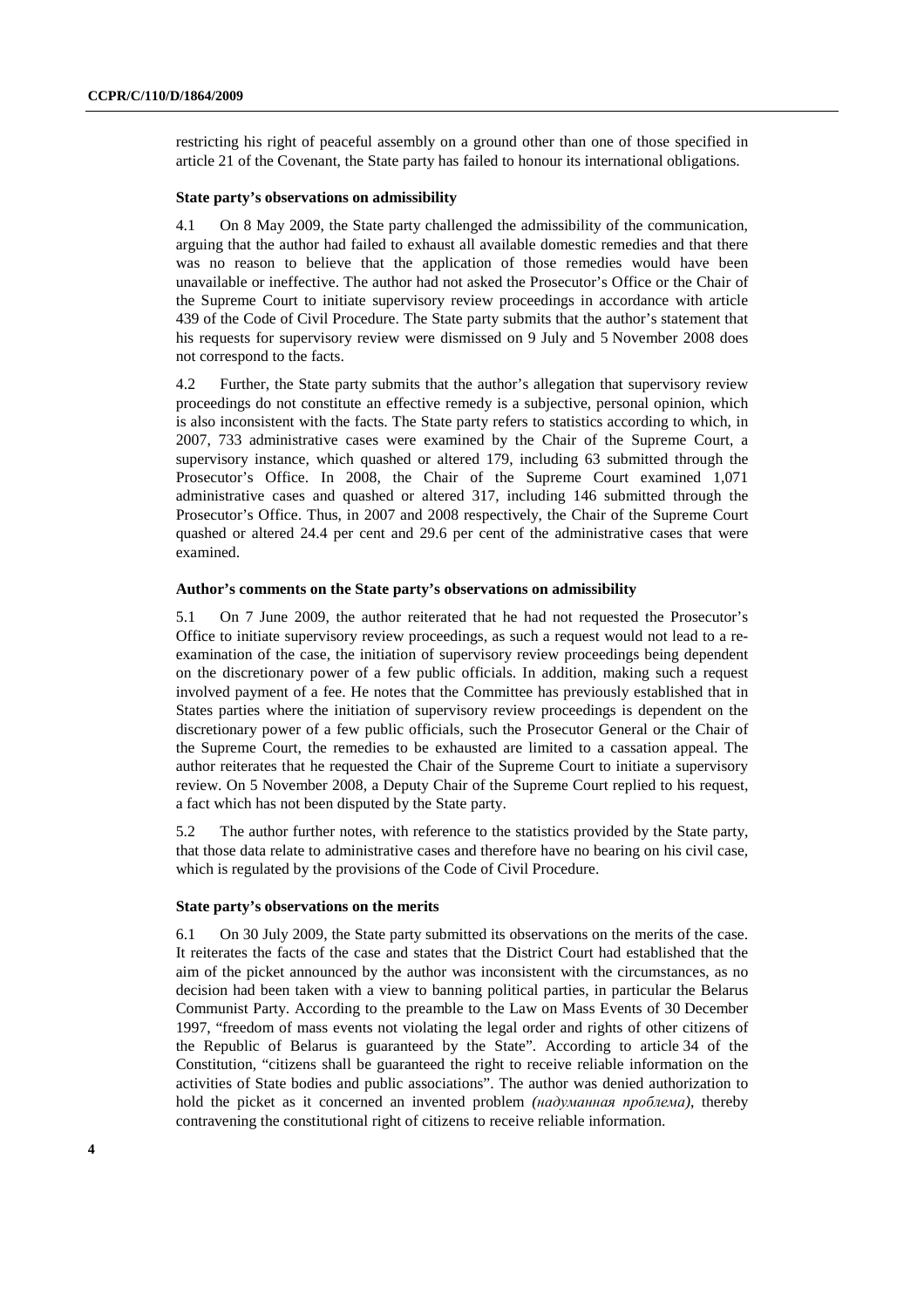6.2 The State party further submits that the organization and conduct of mass events is governed by the Law on Mass Events of 30 December 1997. The law is aimed at creating the conditions for the realization of constitutional rights and freedoms of citizens and the protection of public order and public safety when such events are held in public spaces. According to the law, "freedom of mass activities not violating the legal order and rights of other citizens of the Republic of Belarus is guaranteed by the State".

6.3 The right of peaceful assembly is enshrined in article 21 of the Covenant. No restrictions can be placed on the exercise of this right other than those imposed in conformity with the law and which are necessary in a democratic society in the interests of national security or public safety, public order, the protection of public health or morals or the protection of the rights and freedoms of others. Belarus has ratified the Covenant and incorporated its provisions, including articles 19 and 21, into domestic law. In particular, the right to freedom of thought and belief and the right to freedom of expression are guaranteed under article 33 of the Constitution. Article 35 of the Constitution guarantees the right to hold assemblies, rallies, street processions, demonstrations and pickets, provided that they do not violate law and order or breach the rights of other citizens. In addition, under article 23 of the Constitution, no restrictions may be placed on the rights and freedoms of citizens other than those imposed in conformity with the law, in the interests of national security, public safety, the protection of public health or morals or the protection of the rights and freedoms of others.

#### **Author's comments on the State party's observations on the merits**

7.1 On 12 February 2010, the author challenged the State party's argument that authorization to hold a peaceful assembly had been denied to him in conformity with the law as the authorities considered that the picket in question concerned an invented problem. In this regard, he points out that the right protected under article 21 of the Covenant can be restricted only under the requirements listed therein. He claims that the national legislation on the organization and conduct of mass events does not contain the notion of "invented problem". The author states that the restriction of his right of peaceful assembly on such a ground is therefore neither in accordance with the law nor necessary in a democratic society in the interests of national security or public safety, public order, the protection of public health or morals or the protection of the rights and freedoms of others.

7.2 The author adds that he has exhausted all available domestic remedies and that he is the victim of a violation of article 21 of the Covenant.

#### **Issues and proceedings before the Committee**

#### *Consideration of admissibility*

8.1 Before considering any claim contained in a communication, the Human Rights Committee must, in accordance with rule 93 of its rules of procedure, decide whether or not the communication is admissible under the Optional Protocol to the Covenant.

8.2 The Committee has ascertained, as required under article 5, paragraph 2 (a), of the Optional Protocol, that the same matter is not being examined under another procedure of international investigation or settlement.

8.3 The Committee takes note of the State party's contention that the author could have requested the Prosecutor's Office, as well as the Chair of the Supreme Court, to initiate a supervisory review of the decisions of the District Court and the Regional Court, and of the State party's reference to a number of administrative cases where supervisory review proceedings were successfully brought. It also takes note of the author's explanation that his requests to initiate supervisory review proceedings were unsuccessful, that such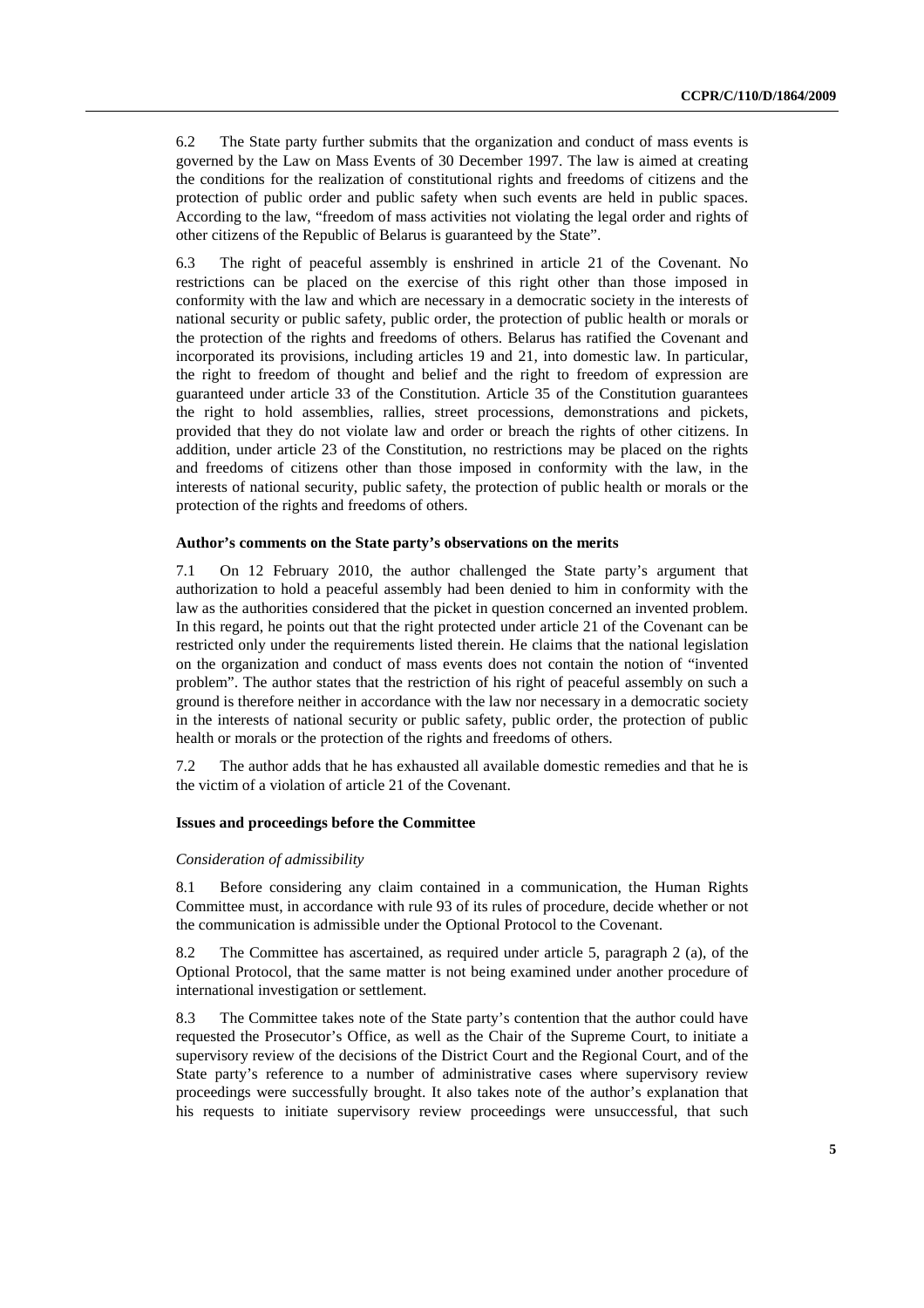remedies were neither effective nor accessible, and that the data provided by the State party are irrelevant to the circumstances of his case. The Committee recalls its previous jurisprudence, according to which the State party's supervisory review procedures against court decisions which have entered into force do not constitute a remedy which has to be exhausted for purposes of article 5, paragraph  $2$  (b), of the Optional Protocol.<sup>2</sup> It also notes that the State party has not shown whether and, if so, in exactly how many cases, supervisory review procedures have been successfully brought in cases concerning the right of peaceful assembly. In the circumstances, the Committee considers that it is not precluded under article 5, paragraph 2 (b), of the Optional Protocol from examining the communication.

8.4 The Committee considers that the author has sufficiently substantiated his claim under article 21 of the Covenant for purposes of admissibility. Accordingly, it declares the communication admissible and proceeds to its examination on the merits.

#### *Consideration of the merits*

9.1 The Human Rights Committee has considered the communication in the light of all the information made available to it by the parties, as provided under article 5, paragraph 1, of the Optional Protocol.

9.2. The issue before the Committee is whether the denial of the required authorization to hold a picket as planned by the author constitutes a violation of his rights under article 21 of the Covenant.

9.3 The Committee recalls that the right of peaceful assembly, as guaranteed under article 21 of the Covenant, is a fundamental human right, which is essential for public expression of one's views and opinions and indispensable in a democratic society.<sup>3</sup> This right entails the opportunity to organize and participate in a peaceful assembly, including a stationary assembly in a public location (a picket). It recalls that no restrictions on this right are permissible unless they are (a) imposed in conformity with the law and (b) necessary in a democratic society in the interests of national security or public safety, public order *(ordre public)*, the protection of public health or morals or the protection of the rights and freedoms of others.

9.4 The Committee notes that, given that the State party has established a procedure for organizing mass events but has denied the author's application for authorization of the planned picket, it has set a restriction on the exercise of the author's right of peaceful assembly. The issue before the Committee in the present case is therefore whether this restriction is justified under the criteria set out in the second sentence of article 21 of the Covenant. The Committee recalls that, if a State party imposes a restriction under article 21, it is up to that State party to demonstrate that the restriction in question was necessary for the aims set out in that provision.

9.5 The Committee takes note of the State party's argument that the author was denied authorization to hold a picket in relation to the alleged ban on political parties, which the local authorities considered to be an invented problem. It also notes the State party's explanation that no decision to ban political parties has been taken and that therefore the

<sup>2</sup> See, for example, communication No. 1785/2008, *Olechkevitch* v*. Belarus*, Views adopted on 18 March 2013, para. 7.3; communication No. 1784/2008, *Schumilin* v. *Belarus*, Views adopted on 23 July 2012, para. 8.3; communication No. 1841/2008, *P.L.* v. *Belarus*, Decision of inadmissibility

<sup>26</sup> July 2011, para. 6.2. 3 See, for example, communication No. 1948/2010, *Turchenyak and others* v. *Belarus*, Views adopted on 24 July 2013, para. 7.4.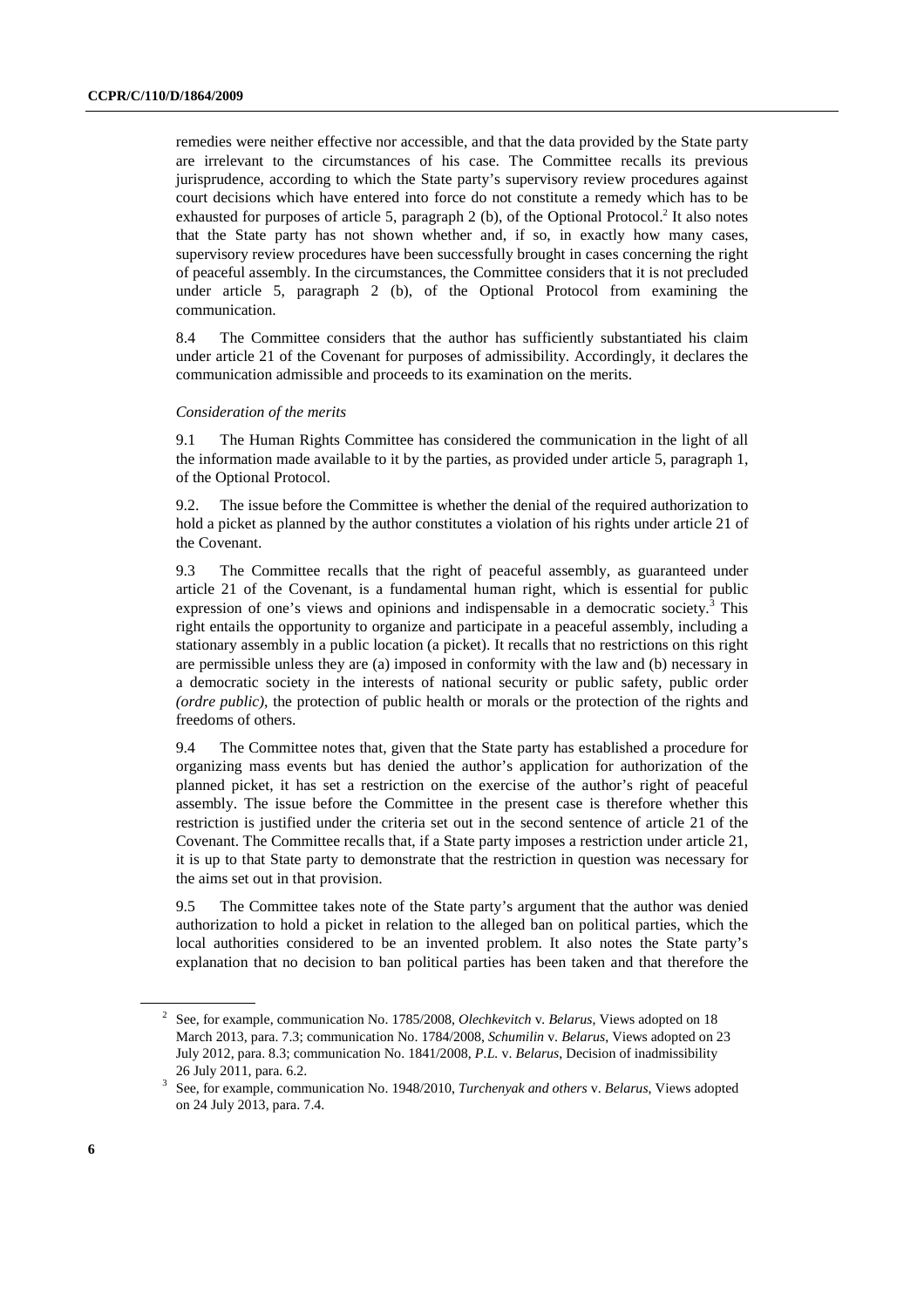subject of the author's picket conflicted with the right of citizens to receive reliable information, as protected under article 34 of the Constitution and by the Law on Mass Events of 30 December 1997. The Committee also notes the State party's statement that the above-mentioned law is aimed at creating the conditions for the realization of citizens' constitutional rights and freedoms and for the protection of public safety and public order when such events are held in public spaces. It further notes the author's contention that the national legislation on mass events does not spell out the notion of "invented problem" as a ground for denying authorization to hold a mass event.

9.6 The Committee is called upon to establish whether the restriction imposed on the exercise of the author's right of peaceful assembly amounts to a violation of article 21 of the Covenant. The Committee notes that authorization for the author's planned picket was denied by the decision of the Zhlobinsky District Executive Committee of the Gomel Region, which was upheld by the domestic courts.

9.7 The Committee recalls that the rejection of a person's right to organize a public assembly on the basis of its content is one of the most serious interferences with the freedom of peaceful assembly.<sup>4</sup> Furthermore, when a State party imposes restrictions with the aim of reconciling an individual's right and the aforementioned interests of general concern, it should be guided by the objective of facilitating that right, rather than seeking unnecessary or disproportionate limitations to it.<sup>5</sup> Any restriction on the exercise of the right of peaceful assembly must conform to the strict tests of necessity and proportionality.

9.8 In the present case, the Committee observes that the State party has failed to demonstrate that the denial of authorization to hold a picket, even if imposed in conformity with the law, was necessary for any of the legitimate purposes set out in article 21 of the Covenant. In particular, the State party has not specified why conducting the picket on the subject concerned would pose a threat to public safety and public order, as claimed by the State party. As to the alleged need to protect the rights of others to receive reliable information, the State party has not demonstrated how that was consistent with the legitimate purposes contained in article 21 of the Covenant and, in particular, why it was necessary in a democratic society, the cornerstone of which is free dissemination of information and ideas, including information and ideas contested by the Government or the majority of the population.<sup>6</sup> Furthermore, the State party has not shown that those purposes could only be achieved by the denial of the picket proposed by the author. The Committee concludes that in the absence of any other pertinent explanations from the State party, the facts as submitted reveal a violation, by the State party, of the author's rights under article 21 of the Covenant.

10. The Human Rights Committee, acting under article 5, paragraph 4, of the Optional Protocol to the International Covenant on Civil and Political Rights, is of the view that the State party has violated the author's right under article 21 of the Covenant.

11. In accordance with article 2, paragraph 3 (a), of the Covenant, the State party is under an obligation to provide the author with an effective remedy, including adequate

<sup>4</sup> Also see, for example, communication no. 1873/2009, *Alekseev* v. *the Russian Federation*, Views adopted on 25 October 2013, para. 9.6.<br><sup>5</sup> See, for example, communication No. 1948/2010, *Turchenyak and others v. Belarus*, Views adopted

on 24 July 2013, para. 7.4 6 See, mutatis mutandis, communication No. 1274/2004, *Korneenko* v. *Belarus*, Views adopted on 31

October 2006, para. 7.3, which reads: "The reference to the notion of 'democratic society' in the context of article 22 indicates, in the Committee's opinion, that the existence and operation of associations, including those which peacefully promote ideas not necessarily favourably received by the government or the majority of the population, is a cornerstone of a democratic society."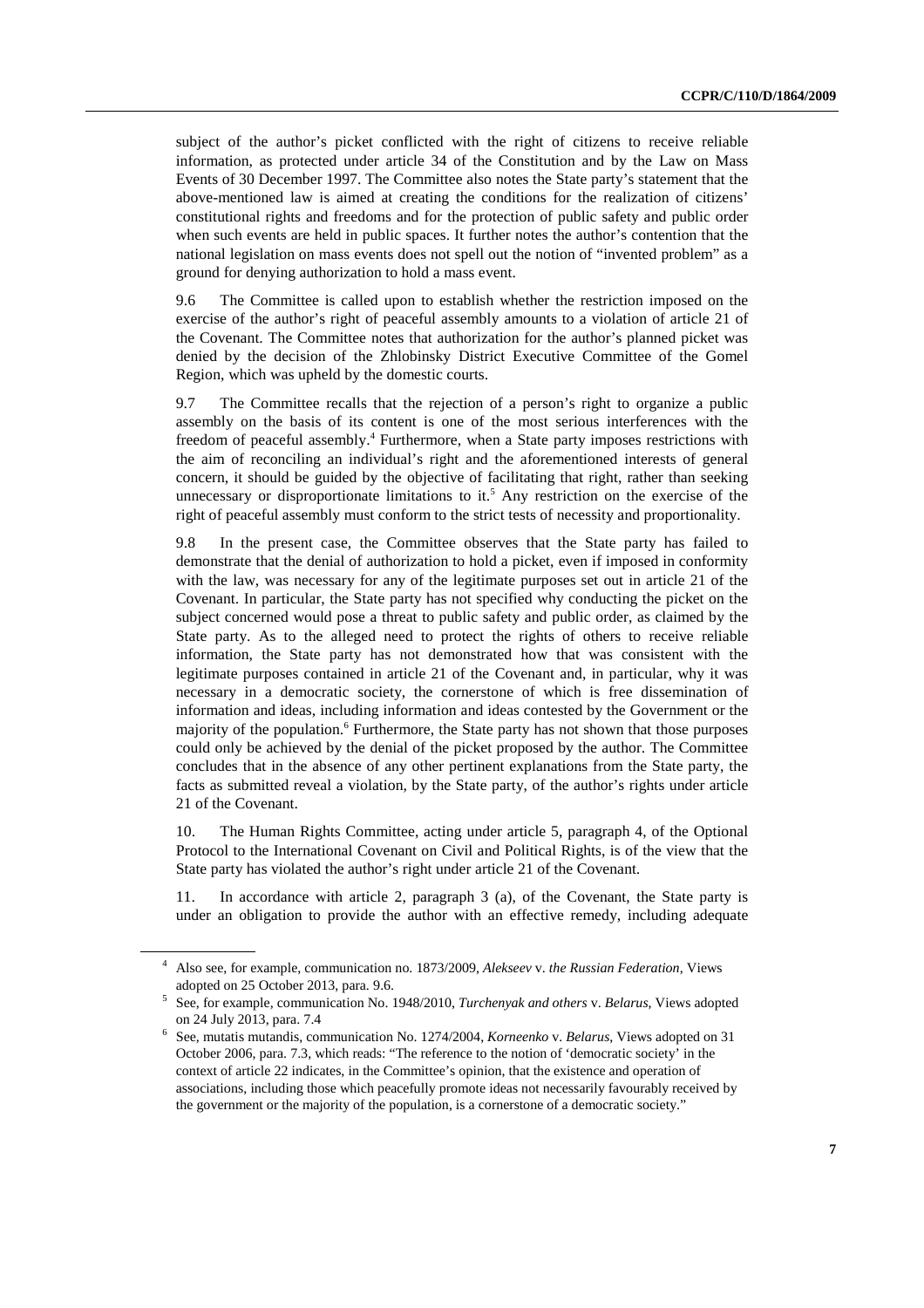compensation. The State party is also under an obligation to take steps to prevent similar violations in the future.

12. Bearing in mind that, by becoming a party to the Optional Protocol, the State party has recognized the competence of the Committee to determine whether there has been a violation of the Covenant or not and that, pursuant to article 2 of the Covenant, the State party has undertaken to ensure to all individuals within its territory or subject to its jurisdiction the rights recognized in the Covenant and to provide an effective and enforceable remedy when it has been determined that a violation has occurred, the Committee wishes to receive from the State party, within 180 days, information about the measures taken to give effect to the Committee's Views. The State party is also requested to publish the present Views and to have them widely disseminated in Belarusian and Russian in the State party.

[Adopted in English, French and Spanish, the English text being the original version. Subsequently to be issued also in Arabic, Chinese and Russian as part of the Committee's annual report to the General Assembly.]